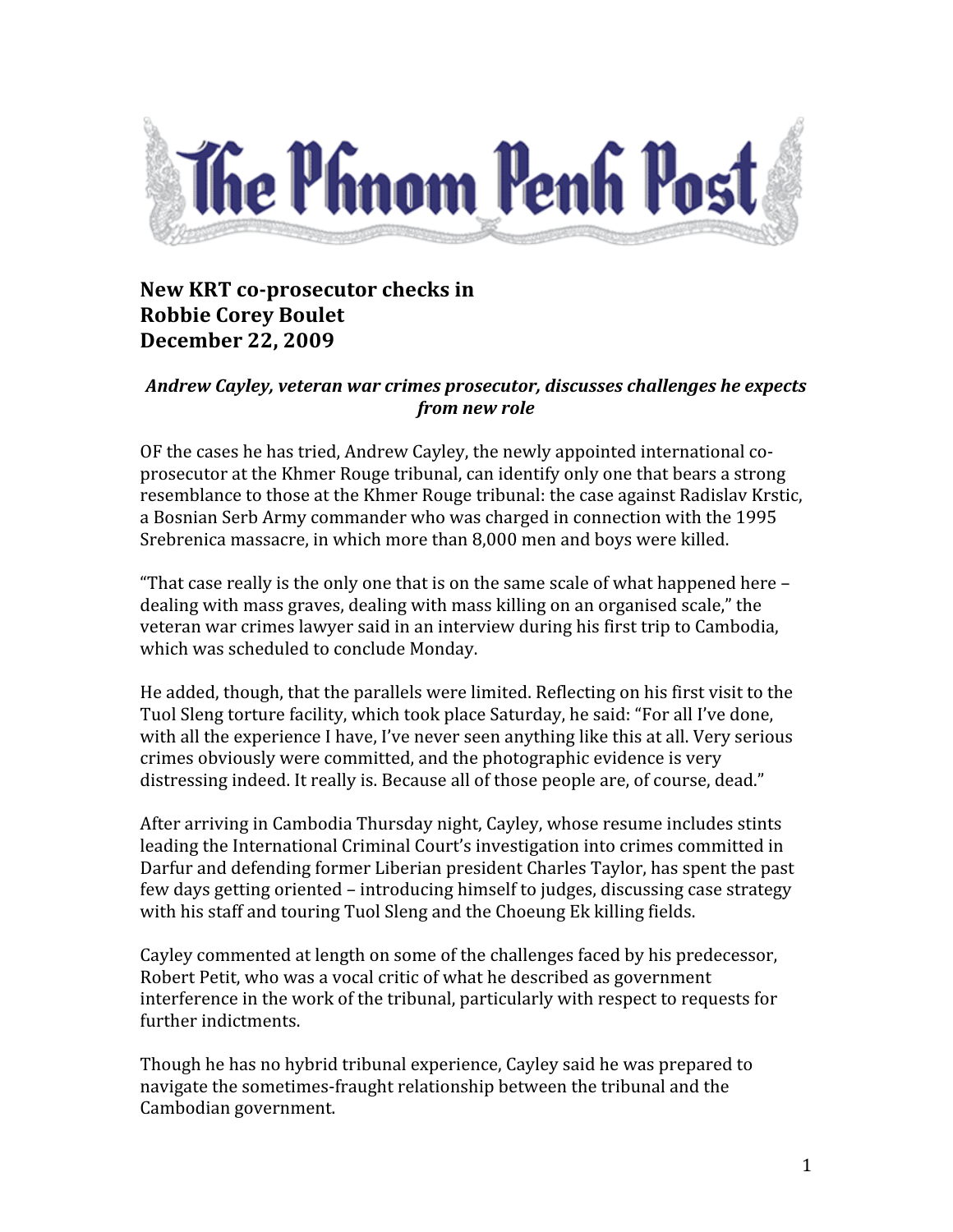"I've worked for a long time in this field, and if you work in an international court you
are
confronted
with
the
necessity
for
cooperation
and
collaboration
with national authorities who are affected by what you do," he said. "So I have a lot of experience
dealing
with
national
governments
who
may
not
always
have
the
same view
of
things
that
I
have.
And
this
is
done
through
diplomacy
–
by
cajoling
and persuading. Fighting people in these situations doesn't get you anywhere. You have to talk because everybody has their interests. Justice is the ultimate interest, but sometimes
you
have
to
make
compromises."

Commenting
on
his
expectations
for
his
own
relationship
with
Chea
Leang,
Cayley noted
that
their
first
few
hours
of
meetings
had
gone
very
smoothly,
and
that
they "haven't
had
any
problems".

"We may have disagreements in the future  $-$  all good colleagues do  $-$  but I'm absolutely convinced that she and I can resolve these through intelligent discourse between
us,"
he
said.

Cayley also touched on some of the criticism that dogged the prosecution during the tribunal's
first
case,
that
of
Tuol
Sleng
prison
chief
Kaing
Guek
Eav,
alias
Duch.
A report
released
in
November
by
the
Asian
International
Justice
Initiative,
for example,
faulted
the
prosecution
for
not
having
a
senior
trial
attorney
present
in
the courtroom
every
day,
and
pointed
to
a
"noticeable
lack
of
coordination
between
the different prosecutors assigned to different stages of the proceedings".

Cayley
said
Sunday
that
he
had
"taken
on
board
that
criticism".

"They're
absolutely
right,"
he
said.

"You
need
to
have
consistency
of
representation
because
people
that
are
actually
in the courtroom need to understand the whole case. And unless vou're hearing all of the
evidence,
you
don't
understand
the
whole
case."

## **Genocide
charges**

The Krstic case at the International Criminal Tribunal for the former Yugoslavia is one
of
four
genocide
cases
in
which
Cayley
has
been
involved.
Despite
doubts expressed
by
some
scholars
that
Khmer
Rouge‐era
crimes
amounted
to
genocide, Cayley said he viewed the court's recent decision to bring genocide charges against four regime leaders as appropriate in light of the abuses endured by minority groups,
including
the
Khmer
Krom.

"These
people
were
targeted
because
of
an
ethnic
quality,"
he
said
of
the
Khmer Krom.
"This
is
the
basis
of
genocide."

The
genocide
charges
against
Nuon
Chea,
Ieng
Sary,
Khieu
Samphan
and
Ieng Thirith
stem
from
crimes
committed
against
Vietnamese
and
Cham
Muslims.